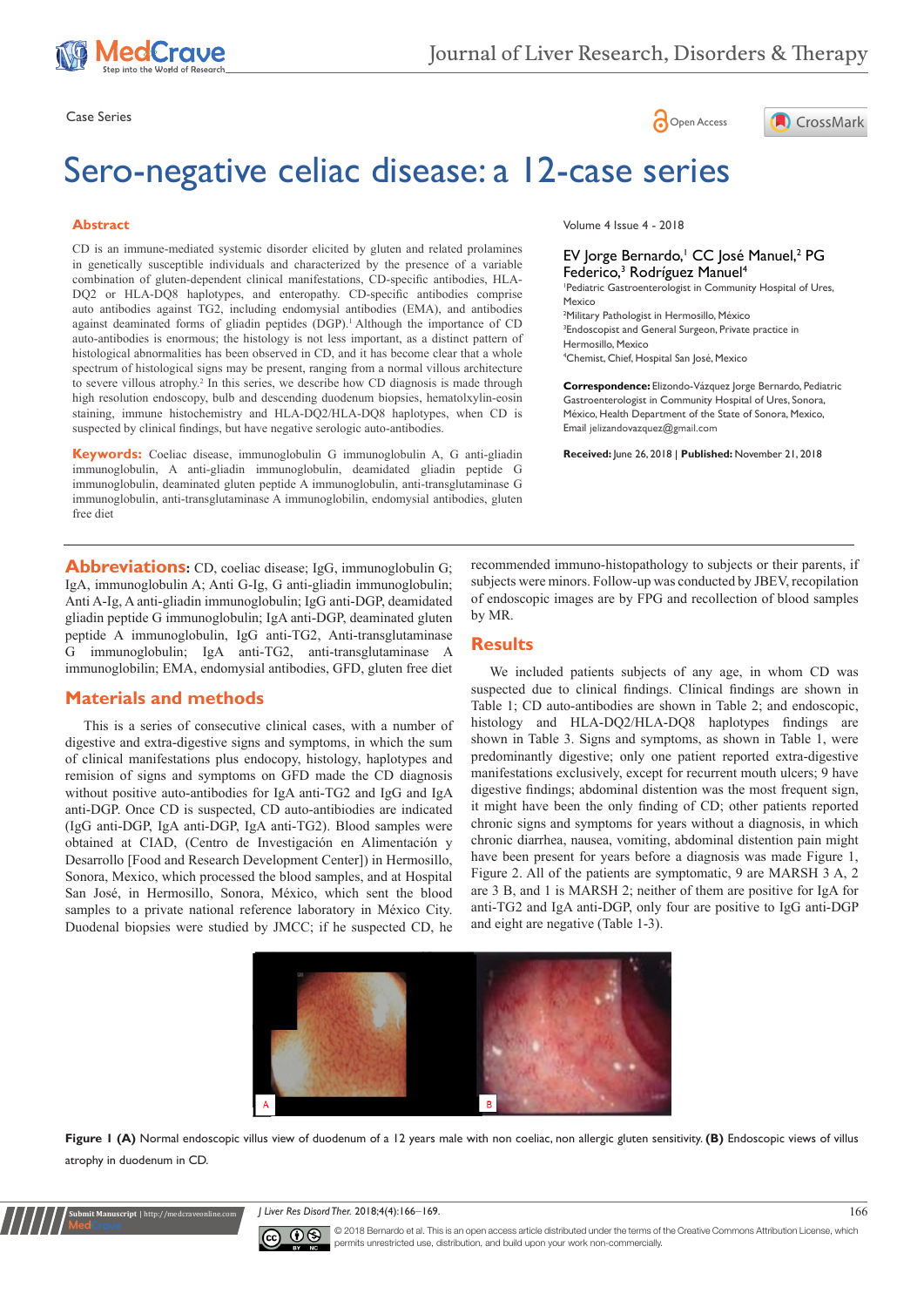

**Figure 2 (A)** Normal villus of duodenal mucosa with preserved epithelium, goblet cells and lamina propia with scarse lymphocytic infiltration. **(B)** Hematoxylin eosin stain. Flattened villi of the duodenum, epithelial crypt hiperplasia and lympho-epitheliosis. **(C)** Immuno-histochemestry for CD3 un duodenal mucosa. Positive lymphocytes are seen on duodenal mucosa and lamina propia. **(D)** Dense infiltration by CD8+ lymphocytes in duodenal mucosa.

**Table 1** Clinical case, number, signs and symptoms

| Sex/Age | <b>Number</b>   | Signs and symptoms                                                                                                                                 |
|---------|-----------------|----------------------------------------------------------------------------------------------------------------------------------------------------|
| M/28y   |                 | IAC, retro-sternal burn and diarrhea                                                                                                               |
| F/29y   | 2               | Herpetic dermatitis, chronic diarrhea and constipation, abdominal pain and IAC                                                                     |
| F/29y   | 3               | IAC, occasionally watery diarrhea and constipation                                                                                                 |
| M/60 y  | 4               | IAC, chronic intermittent diarrhea, muscle pain, irritability                                                                                      |
| F/30y   | 5               | Chronic diarrhea, weight loss (10Kg-48 a 38 Kg-in few months)                                                                                      |
| F/31y   | 6               | Herpetiform dermatitis, migraine, allergic rhinitis, arthralagias, recurrent mouth ulcers                                                          |
| M/9y    | 7               | Nausea, vomiting, chronic diarrhea, IAC.                                                                                                           |
| F/24y   | 8               | Nausea, throw up, chronic diarrhea, abdominal pain, IAC, recurrent mouth ulcers, enamel falling, fibromyalgia,<br>fatigue, herpetiform dermatitis. |
| M/52y   | 9               | Epigastric and retro-sternal burning, chronic diarrhea, IAC, fatigue                                                                               |
| M/6 y   | $\overline{10}$ | Gastric and small bowel dilatation with pseudo-obstruction, failure to thrive and malnutrition, IAC.                                               |
| F/65y   | $\mathbf{H}$    | IAC, abdominal pain, soar morning taste, chronic nausea and diarrhea                                                                               |
| M/5y    | 2               | Chronic diarrhea, chronic constipation, IAC. Stomach dilatation                                                                                    |

Note: IAC, increased abdominal circumference

**Table 2** CIAD: Investigation center for food and development, Hermosillo, Sonora, México

| Sex/Age | <b>Number</b>  | IgG anti-DGP | IgA anti-DGP        | IgA anti-TG2 |
|---------|----------------|--------------|---------------------|--------------|
| M/28 y  |                | 1.4          | 0.7                 | 0.6          |
| F/28y   | $\mathfrak{p}$ | 0.471/1.8    | 0.914/1.5           | 0.75570.1    |
| F/29y   | 3              | 1.0          | < 1.0               | 1.0          |
| M/60y   | 4              | >1.0/10      | < 1.0 / < 10        | $<$ /1.0/<10 |
| F/30y   | 5              | >1.0         | 1.0                 | < 1.0        |
| F/31y   | 6              | 1.0          | $<$ / $\frac{1}{0}$ | 1.0          |
| M/9y    | 7              | 1.0          | 1.0                 | 1.0          |
| F/24y   | 8              | 1.0          | 1.0                 | 1.0          |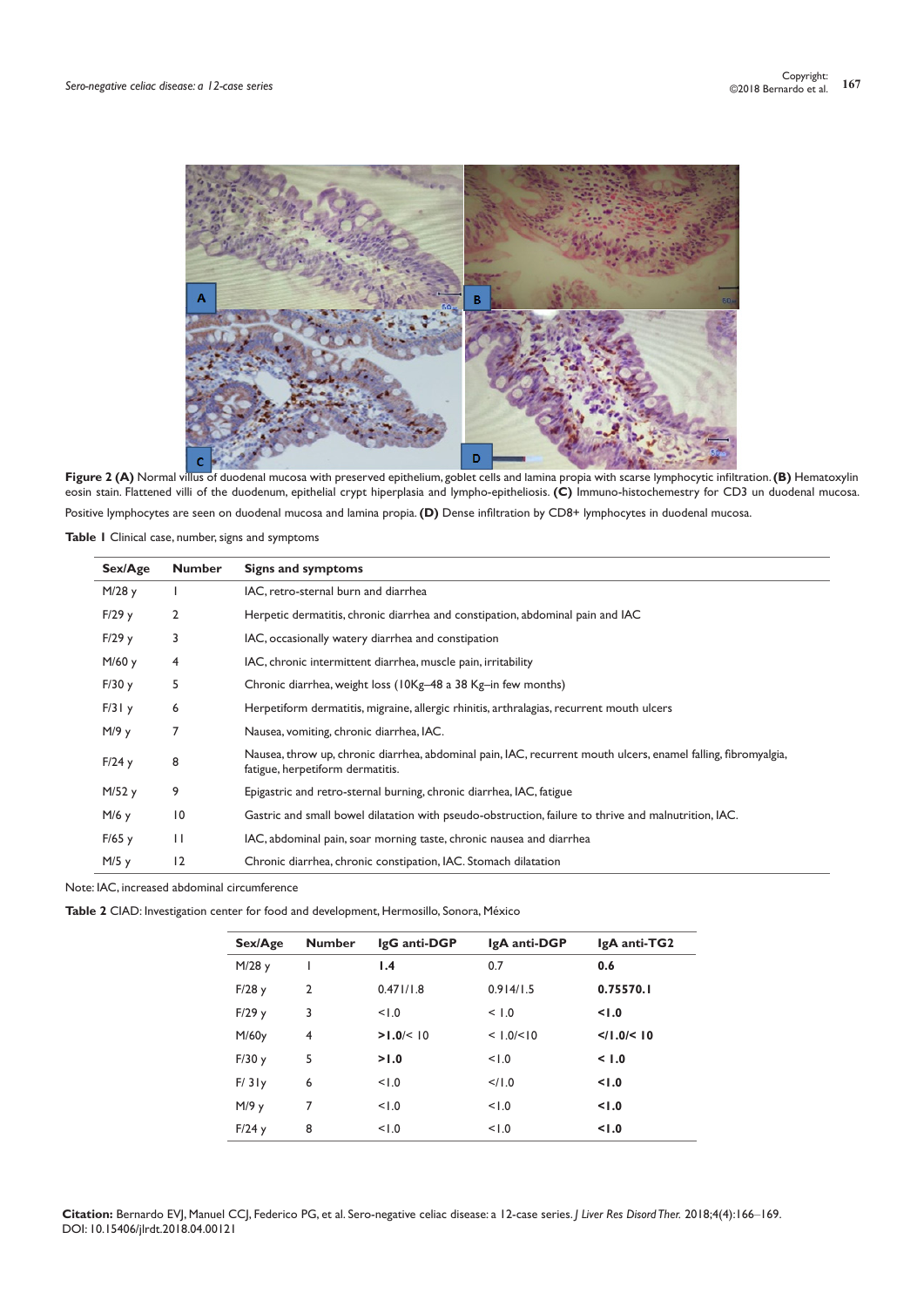| Sex/Age |    | IgG anti-DGP  | IgA anti-DGP | IgA anti-TG2 |
|---------|----|---------------|--------------|--------------|
| M/52y   | 9  | 1.0           | 1.0          | 1.0          |
| M/6y    | 10 | 1.0           | 1.0          | 1.0          |
| F/65y   | Н  | 1.0           | 1.0          | 1.0          |
| $M/5$ y | 12 | 1.405         | 1.0          | 1.0          |
|         |    | <b>Number</b> |              |              |

**Note**: Upper normal limit is 1.0. Upper normal limit less than 10: IgA anti-DGP UI/ml, IgG anti-DGP, IgA anti-TG2 UA/mL

**Table 3** Endoscopic, histology and HLA-DQ2/HLA-DQ8 haplotypes

Table Continued..

| Sex/Age | <b>Number</b>  | Endoscope | <b>Pathology</b>   | Immuno-histo-chemestry | HLA-DQ2   | HLA-DO8   |
|---------|----------------|-----------|--------------------|------------------------|-----------|-----------|
| M/28 y  | ı              | <b>NR</b> | MARSH 3 A          | <b>ND</b>              | <b>ND</b> | <b>ND</b> |
| F/28y   | 2              | <b>HR</b> | MARSH 3 A          | ND.                    | <b>ND</b> | ND.       |
| F/29y   | 3              | <b>HR</b> | MARSH 3 A          | Positive               | Positive  |           |
| M/60 y  | 4              | <b>NR</b> | MARSH 3 A          | <b>ND</b>              | Positive  |           |
| F/30y   | 5              | <b>NR</b> | MARSH 3 A          | Positive               |           | Positive  |
| F/31y   | 6              | <b>HR</b> | MARSH 3 A          | ND.                    | ND.       | ND.       |
| M/9y    | 7              | <b>HR</b> | MARSH <sub>2</sub> | ND.                    | ND.       | ND        |
| F/24y   | 8              | <b>HR</b> | MARSH 3 A          | <b>ND</b>              | <b>ND</b> | ND.       |
| M/52y   | 9              | <b>HR</b> | MARSH 3 B          | <b>ND</b>              | Positive  |           |
| $M/6$ y | $\overline{0}$ | <b>NR</b> | MARSH 3 B          | ND.                    |           | Positive  |
| F/65y   | $\mathbf{H}$   | <b>HR</b> | MARSH 3 A          | Positive               | <b>ND</b> | ND        |
| M/5y    | 12             | <b>NR</b> | MARSH 3 A          | Positive               | <b>ND</b> | ND        |

Note: y, years; NR, normal resolution; HR, high resolution; ND, not done

#### **Discussion**

The understanding of the pathological processes of CD has increased enormously since 1990 to date, leading to a change in the clinical paradigm of CD from a chronic gluten-dependent enteropathy in childhood to a systemic disease with chronic immune features affecting different organ systems; CD may occur at any age.3 A major step forward in the understanding of the pathogenesis of CD was the demonstration in patients with CD of gluten-reactive small-bowel T cells that specifically recognise gliadin peptides in the context of HLA-DQ2 and HLA-DQ8.<sup>4</sup> The discovery of TG2 as the major auto antigen in CD led to the recognition of the autoimmune nature of the disease.5 TG2 occurs abundantly in the gut and functions to deamidate proteins and peptides, including gliadin or gliadin fragments, leading to increased T-cell reactivity in patients with CD.6 Tests using DGP as substrate may be of significant value in CD diagnostic testing;<sup>7</sup> so IgA and IgG antibodies against TG2, EMA, and DGP are CD-specific auto-antibodies. Evidence is accumulating on the diagnostic value on specific auto-antibodies, associated to the increased frequency of HLA typing for diagnostic purposes; at the same time, the leading role of histology for CD diagnosis has been questioned for several reasons: histological findings are not specific for CD, lesions can be patchy and can occur in the duodenal bulb only, and interpretation depends on preparation of the tissue and is prone to a high inter observer variability.8 CD is characterised by highly specific autoantibodies directed against the common CD auto antigen TG2,<sup>9</sup> and by antibodies against DGP.10 EMA are directed against extracellular TG2.11 Except for DGP antibodies, these antibodies are typically of

the IgA class. In IgA-deficient patients with CD, the same type of antibodies in IgG class can be detected.12

Despite the strong arguments in favor of CD-specific auto-antibodies as mentioned above; the association of clinical backgrounds, highresolution endoscopy, histology and haplo typing constitutes a firm association for CD diagnosis. In this series, all the patients have CD without CD-specific auto-antibodies. Herpetiform dermatitis is not only manifested by blisters, it could be seen as plaques of pruriginous papulae on elbows and thighs, which appear and disappeared over years as occurred in patient 2. Perhaps, the quality determination of CD auto-antibodies may be the difference between the United States and Europe, on the one hand. On the other hand, in Latin America, we still depend, to a great extent, on clinical backgrounds, firstly, and laboratory tests, in second place; thus, we still depend on histological tests for the correct diagnosis of CD.

Finally, this is what is known:

- a) CD has been changing over the last 30 years, evolving from a rare enteropathy to a multiorgan systemic disease which prevalence has increased enormously, 1:3500 to 1:100 in genetic susceptible individuals, related to major leukocyte antigen HLA-DQ2 in 95% and HLA-DQ8 in 5% of CD patients with enteropathy.
- b) Diagnosis of CD has been changing from histology as gold standard, to immunologic diagnosis in USA, Europe and Asia.
- c) The onset CD can begin at any age, after the introduction of gluten to the diet.